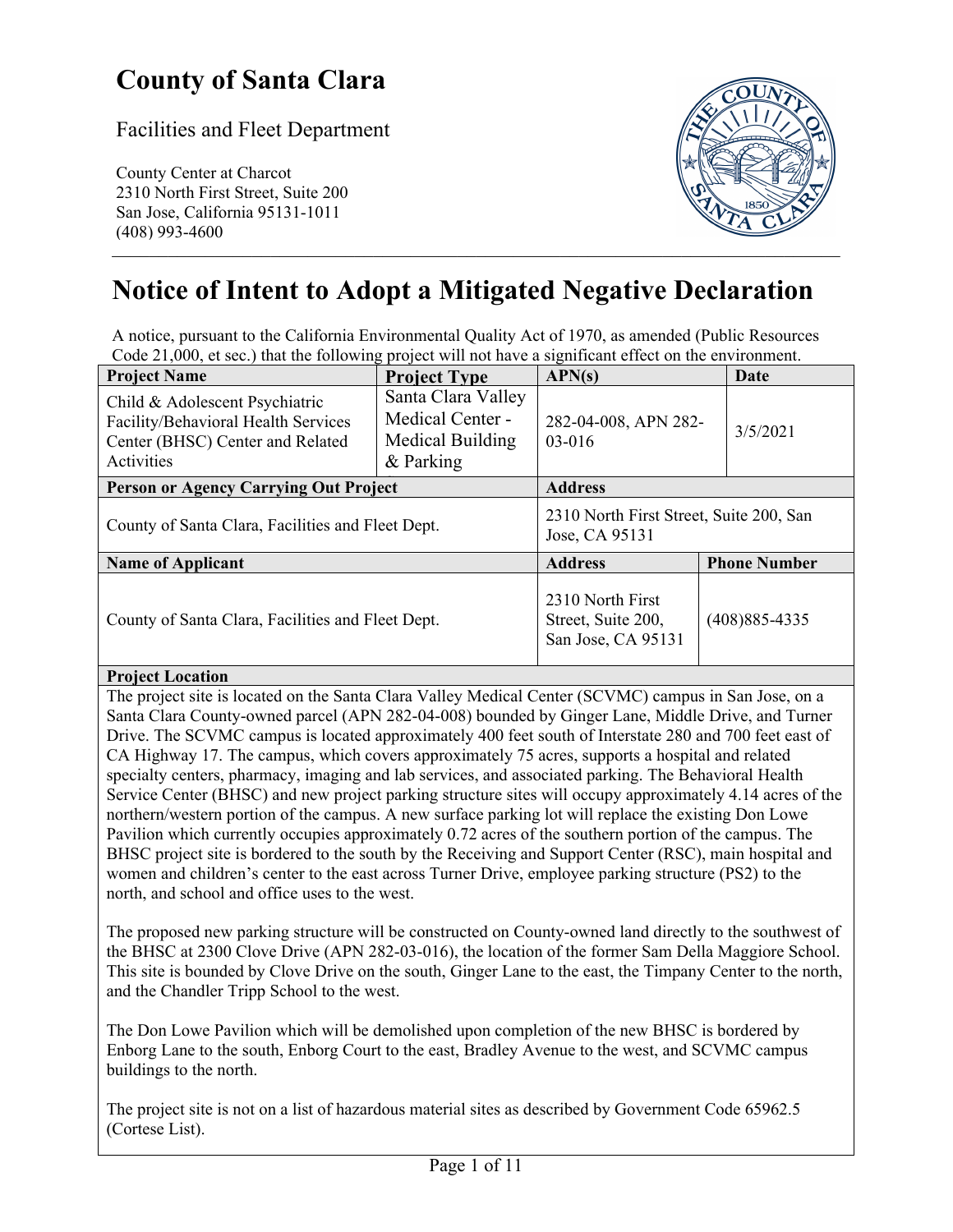#### **Project Description**

The County is proposing the construction and operation of a new BHSC that will serve as a mental health inpatient/outpatient building. The BHSC will replace and consolidate existing mental health services on the SCVMC campus that are currently located in three separate buildings into one facility. The newly expanded services will serve the behavioral health needs for Santa Clara County and the surrounding communities.

Overall, the project is comprised of a 77 bed BHSC, an underground pedestrian tunnel connection to an existing tunnel system that goes from the Receiving and Support Center (RSC) to the main hospital, a skybridge connection to the Main Hospital Emergency Department, and a new 714 car parking structure. New services provided will expand the current adult mental health service programs to include outpatient and inpatient services for child and adolescent populations and increase the bed count from 50 to 77 beds. The new BHSC facility will be supported by an approximate 400-person staff that will work in three rotating 82-90 person shifts. The project will require utility improvements (water, sanitary sewer, storm drain) to existing utility pipelines in the surrounding streets. The goal for the project is to complete construction and achieve occupancy by October of 2023.

Construction of the BHSC requires the removal of an existing two-story, 431-space parking structure referred to as Parking Structure #3 (PS3). To replace this lost parking and add parking to serve the new BHSC, a new 714 car parking structure will be constructed on a site that is occupied by a vacant building that formerly housed the Sam Della Maggiore School which will be demolished to construct the new parking structure. The project would include new landscaping features on both building sites. New trees will be planted along Turner Drive, Middle Drive, and Ginger Lane. The BHSC landscaping plan would also include new gardens, artificial turf, lounge areas, and recreation yards on each level of the building.

The project also includes the demolition of the Don Lowe Pavilion which is currently used for mental health services. This building will be demolished once the new BHSC is open for use. The site of the Don Lowe Pavilion would then be used for a surface parking lot for the foreseeable future.

#### **Purpose of Notice**

The purpose of this notice is to inform you that the County Facilities & Fleet Staff has recommended that a Mitigated Negative Declaration be approved for this project. Based upon substantial evidence in the record, the County **finds that, although the proposed project could have a significant effect on the environment, changes or alterations have been incorporated into the project to avoid or reduce impacts to a point where there will be no significant effect on the environment.**

A public hearing for the proposed project is tentatively scheduled for the Board of Supervisors meeting on May 4, 2021 in the Board of Supervisors Chambers; County Government Center, 70 W. Hedding Street, San Jose, CA 95110. Due to the Covid-19 pandemic, this meeting may be held virtually. Please check the following website for instructions regarding this meeting: https://www.sccgov.org/sites/bos/Pages/Meetings.aspx

**Public Review Period Begins: March 5, 2021 Public Review Period Ends: April 5, 2021**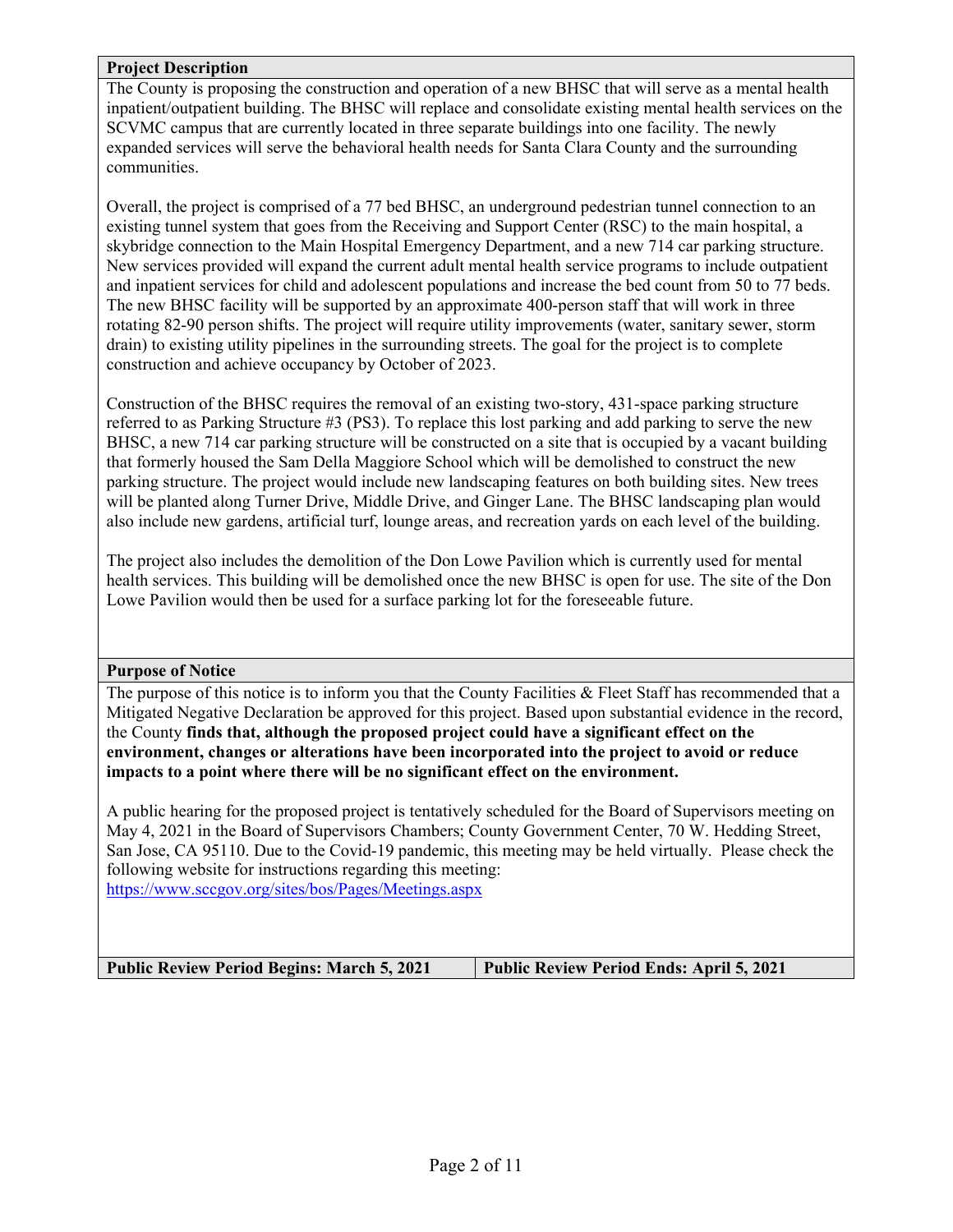Public Comments regarding the correctness, completeness, or adequacy of this Mitigated Negative Declaration are invited and must be received on or before the above date. Such comments should be based on specific environmental concerns. Written comments should be addressed to the attention of Emily Chen and emailed to Emily.F.Chen@faf.sccgov.org, or mailed or delivered to the **County of Santa, Facilities & Fleet Department, 2310 North First Street, Suite 200, San Jose, CA 95131, Tel: (408) 993-4635.**  A file containing additional information on this project may be reviewed at [or online at https://www.sccgov.org/sites/faf/capital-projects/Pages/home.aspx, select Behavioral Health Services Center. For additional information regarding this project and the Mitigated Negative Declaration, please contact Emily Chen at (408) 993-4635 or Emily.F.Chen@faf.sccgov.org.

**The Mitigated Negative Declaration and Initial Study may be viewed at the following locations:** 

(1) County of Santa Clara Facilities and Fleet Office, 2310 North First Street, Suite 200, San Jose, CA 95131

(2) County of Santa Clara Facilities and Fleet Capital Projects Website, https://www.sccgov.org/sites/faf/capital-projects/Pages/home.aspx, select Behavioral Health Services **Center** (3) County of Santa Clara Behavioral Health Services Center Website:

https://www.sccgov.org/sites/faf/capital-projects/BHSC/Pages/home.aspx

#### **Responsible Agencies sent a copy of this document**

Bay Area Air Quality Management District City of San Jose Santa Clara Valley Water District California Office of Statewide Health Planning and Development

The County will provide this Initial Study to the State Clearinghouse for distribution to state agencies for review and comment. The public review period shall not be less than 30 days.

**Mitigation Measures included in the project to reduce potentially significant impacts to a less than significant level:** 

**See below.** 

A reporting or monitoring program must be adopted for measures to mitigate significant impacts at the time the Mitigated Negative Declaration is approved, in accord with the requirements of section 21081.6 of the Public Resources Code.

| <b>Prepared by:</b><br>Emily Chen, Senior Planner                  | -DocuSigned by:<br>Emily Chen | 3/5/2021 |
|--------------------------------------------------------------------|-------------------------------|----------|
|                                                                    | Signature                     | Date     |
| Approved by:<br>David Barry, Chief of Facilities Planning Services | DocuSigned by:<br>Varid Barry | 3/5/2021 |
|                                                                    | Signature                     | Date     |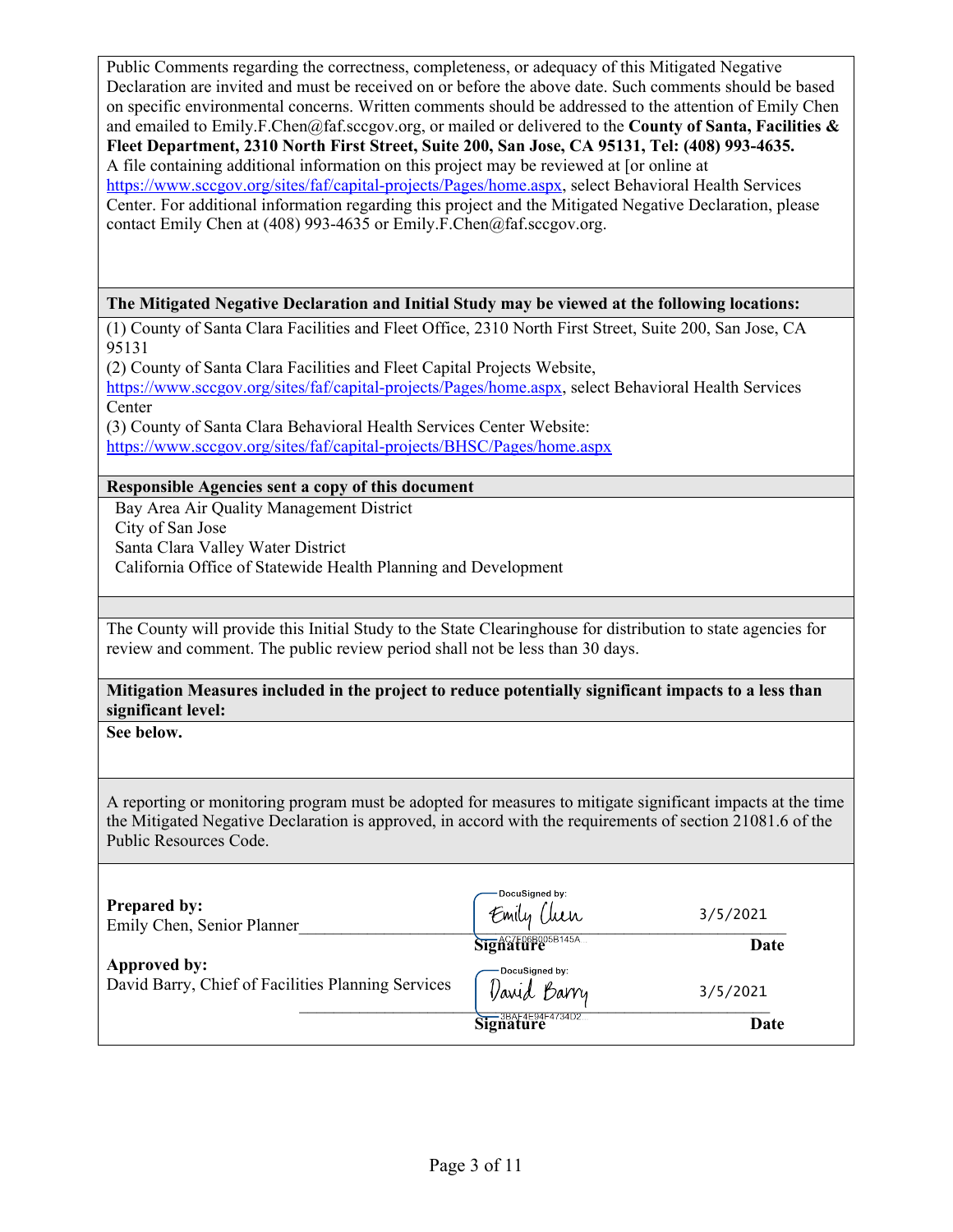### **MITIGATION MEASURES:**

### **BIOLOGY**

**Impact BIO-1:** The proposed project could impact nesting birds protected under the Migratory Bird Treaty Act (MBTA) and California Fish and Game Code. Birds could nest in the vacant building or in trees or shrubs bordering the site.

**Mitigation Measure BIO-1A:** Pre-Construction/Pre-Disturbance Survey for Nesting Birds. To the extent feasible, construction activities shall be scheduled to avoid the nesting season. If construction activities are scheduled to take place outside of the nesting season, all impacts to nesting birds protected under the MBTA and California Fish and Game code would be avoided. The nesting season for this project extends from February 1 through August 31.

If it is not possible to schedule construction activities between September 1 and January 31, then a preconstruction survey for nesting birds will be conducted by a qualified biologist to ensure that nesting will not be disrupted during project implementation, including the removal of street trees. A qualified biologist is a biologist with experience in nesting bird surveys, and who is familiar with bird species present in the project area. This survey will be conducted no more than five days prior to the initiation of any site disturbance activities and equipment mobilization. If Project activities are delayed by more than five days, an additional nesting bird survey will be performed. During the survey, the biologist will inspect the vacant building and all trees and shrubs in and immediately adjacent to the impact area, for nests. Active nesting is present if a bird is building a nest, sitting in a nest, a nest has eggs or chicks in it, or adults are observed carrying food to the nest. The results of the survey will be documented.

If active nests are observed within the Project site or immediately adjacent to the impact area, **Mitigation Measure BIO-1B** shall apply.

**Mitigation Measure BIO-1B:** Active Nests. If an active nest is found sufficiently close to work areas to be disturbed by these activities, the biologist will determine the extent of a constructionfree buffer zone to be established around the nest, to ensure that active nesting protected by the MBTA and California Fish and Game Code will not be disturbed during construction. Within the buffer zone, no site disturbance and mobilization of heavy equipment, including but not limited to equipment staging, fence installation, demolition, and grading will be permitted until the chicks have fledged. Monitoring will be required to ensure compliance with MBTA and relevant California Fish and Game Code requirements. Monitoring dates and findings will be documented.

**Impact BIO-2:** The proposed project has the potential to impact bats protected by California Fish and Game code that are roosting in the buildings that will be demolished or possibly in the street trees that will be removed. Although unlikely, this could include special-status bats listed under the federal or California Endangered Species Acts or listed as a California species of special concern.

**Mitigation Measure BIO-2A:** Pre-Construction Survey for Roosting Bats. A survey of the parking structure, the Sam Della Maggiore building, the Don Lowe Pavilion, and any trees with cavities, cervices or peeling bark within 50 feet of the project site will be conducted by a qualified biologist no less than 30 days before the start of construction-related activities (including but not limited to mobilization and staging, clearing, grubbing, tree removal, vegetation removal, fence installation, demolition, and grading). A qualified biologist is a biologist with experience in day and night surveys for roosting bats, bat ecology, and bat species present in the project area. If construction activities are delayed by more than 30 days, an additional bat survey will be performed.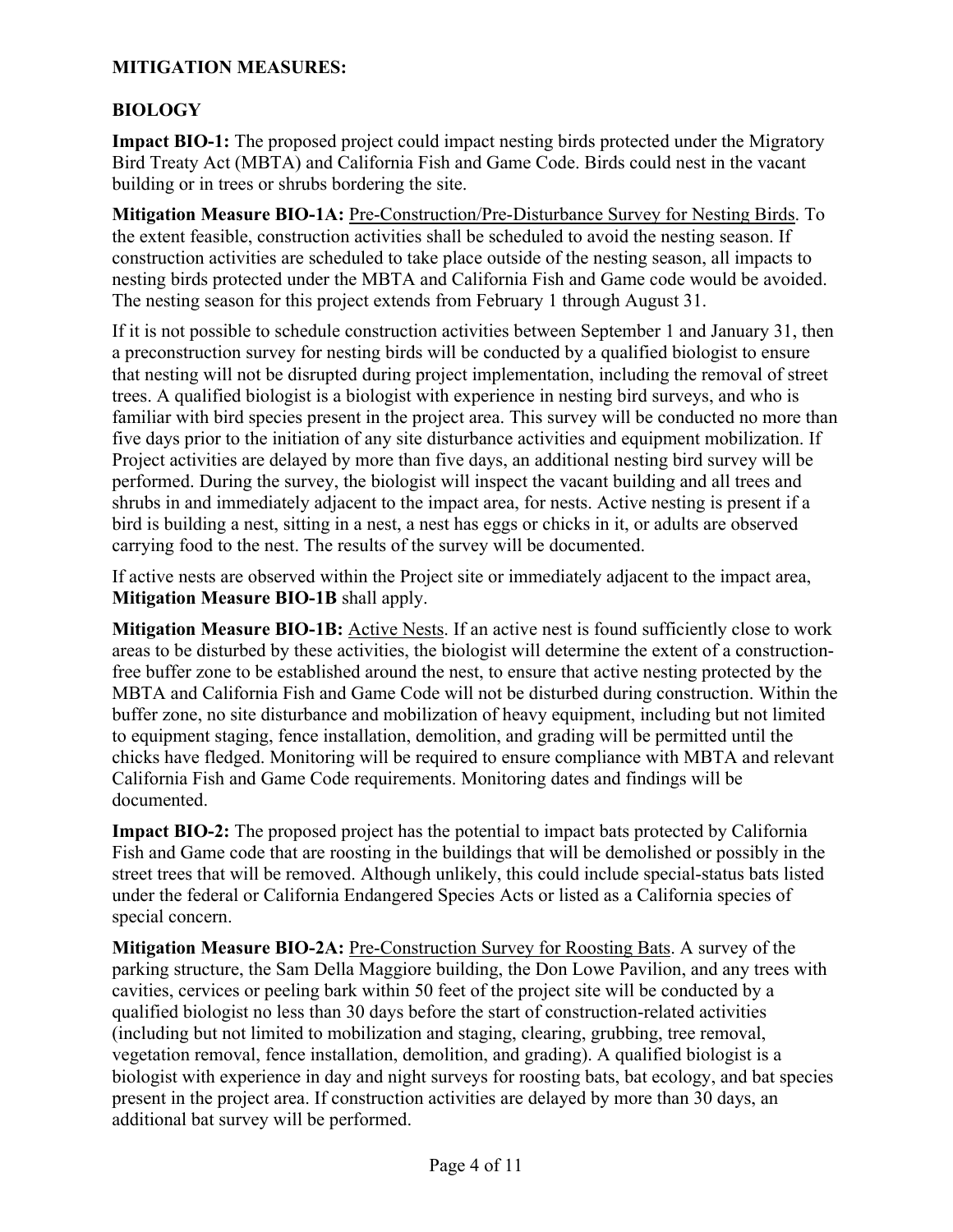The survey may be conducted at any time of year but shall be conducted in such a way to allow sufficient time to determine if special-status bats or maternity colonies are present on the site, provide replacement habitat (if required), and exclude bats during the appropriate time of year (e.g. outside the maternity season from March 1 to August 31). The results of the survey will be documented.

If no signs of bats are detected during the habitat suitability survey, no further surveys are warranted. If signs of bat occupancy (e.g., guano pellets or urine staining) are detected, **Mitigation Measure BIO-2B** shall apply.

**Mitigation Measure BIO-2B:** If an occupied maternity or colony roost is detected or evidence of bat occupancy is found, the California Department of Fish and Wildlife will be consulted to determine the appropriate mitigation measures, which may include exclusion prior to removal if the roost cannot be avoided, a buffer zone, seasonal restrictions on construction work, construction noise reduction measures, and construction of an alternate roost structure.

**Impact BIO-3:** The project would remove eight trees protected by the County's Tree Preservation Ordinance. Additionally, other trees not meant for removal could be harmed by ground disturbing activities within the trees' root zone thereby compromising the health of trees to be preserved/maintained on site.

**Mitigation Measure BIO-3:** In compliance with the County ordinance, the following measures from the Guidelines for Tree Preservation for Land Use Applications shall be implemented.

*Pre-construction:* 

- An arborist shall review final grading/demolition/construction plans and make recommendations regarding preservation of all tress potentially impacted by the proposed project which are designated for preservation.
- If the Arborist concludes, with concurrence from the Planning Department, that the proposed improvements would result in damage and subsequent irreversible loss of additional trees on site, replacement mitigation shall be required.
- Final grading/construction plans shall clearly identify the size and species of all trees proposed for removal, consistent with the Arborist plan review report. For each tree designated for removal, replacement shall occur at the replacement ratios required consistent with the County Code (see Replacement of Trees, below).

# *Tree Protection*

## **Fencing**

- All trees to be retained shall be protected with chain link fencing or other rigid fence enclosure acceptable to the Planning Department. Fenced enclosures for trees to be protected shall be erected at the dripline of trees or as established by the Arborist to establish the Tree Protective Zone (TPZ) in which no soil disturbance is permitted and activities are restricted.
- All trees to be preserved shall be protected with minimum five-foot high fences. Fences are to be mounted on two-inch diameter galvanized iron posts, driven into the ground to a depth of at least two feet, at no more than 10-foot spacing (see detail available at www.scplanning.org). This detail shall appear on grading, demolition, and building plans.
- Tree fencing shall be erected before any demolition, grading or construction begins and remain in place until the Final Inspection.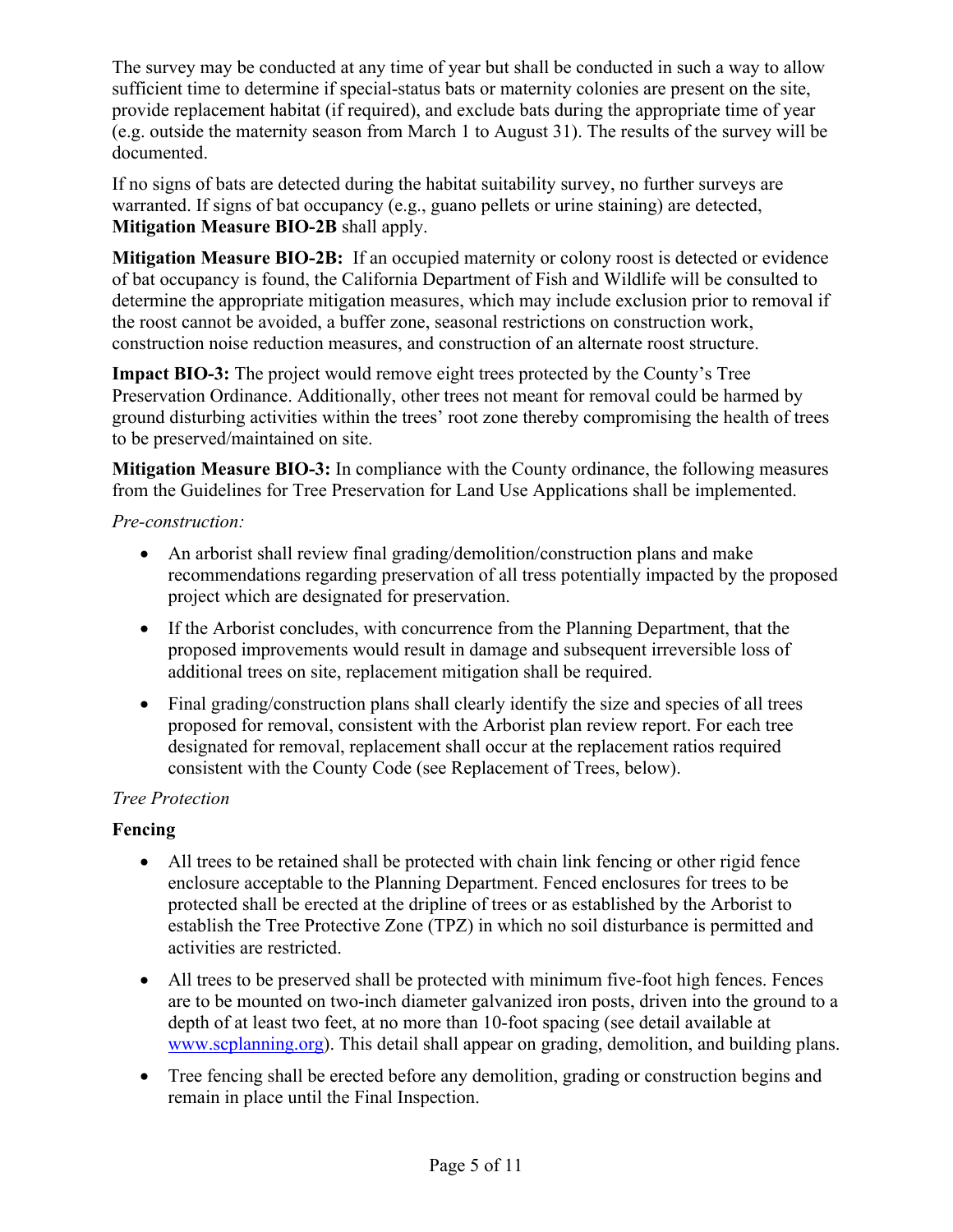### **Warning Signs**

 A warning sign shall be prominently displayed on each tree protective fence per the requirements of development pursuant to the Santa Clara County Planning Department. The signs are available at the Planning and Building Inspection Departments or at www.scplanning.org.

#### **Irrigation Program**

Irrigate the soil within the TPZ during the dry season as specified by the Project Arborist.

#### **Dust Control Program**

 During periods of extended drought, or grading, spray trunk, limbs and foliage to remove accumulated construction dust.

### **Soil Compaction Damage/ Mulching**

- Compaction of the soil causes a significant impact to trees during construction. If compaction to the upper 12 inches of soil within the TPZ has occurred or is proposed, then one or more of the following mitigation measures shall be implemented as recommended by the Arborist or the County Planning Department.
	- o Four-inches of chip bark mulching shall be placed on top of the TPZ and enclosed with the tree protective fencing as prescribed in the County protective fencing measures.
	- o If compaction of the root system, may result in possible suffocation of the root system, a soil aeration system shall be installed as designed and specified by an Arborist.
	- o Paving/Hardscape and other soil compacting material that encroaches within the TPZ, should include an aeration system designed by an Arborist.

## *During Construction*

 All tree protection measures as recommended by a certified Arborist shall be shown on the final grading/construction or landscape plans and adhered to during construction. The Arborist shall monitor construction activity to ensure that the tree protection measures are implemented, and submit a Construction Observation Letter to the Planning Department for approval, prior to final inspection, summarizing the results of the monitoring activity and resulting health of trees designated for preservation on-site.

#### *Post-Construction Monitoring*

• The following may be required based on project specific circumstances: An Arborist shall submit to the Planning Department two copies of a monitoring report annually from the date of final inspection. The report shall show compliance with the tree protection conditions of approval and verification that all trees are in good health.

#### Replacement of Trees

- The following guidelines shall be imposed as conditions when a proposed development entails removal of trees or may significantly impact the health and vigor of trees within the development area of the proposed project.
	- o All healthy native trees 12 inches in diameter or more (at 4.5 feet above the ground) proposed for removal shall be replaced.
	- o Replacement trees should be native and like for like.
	- Page 6 of 11 o Oak trees shall be replaced with oak trees (no exceptions taken).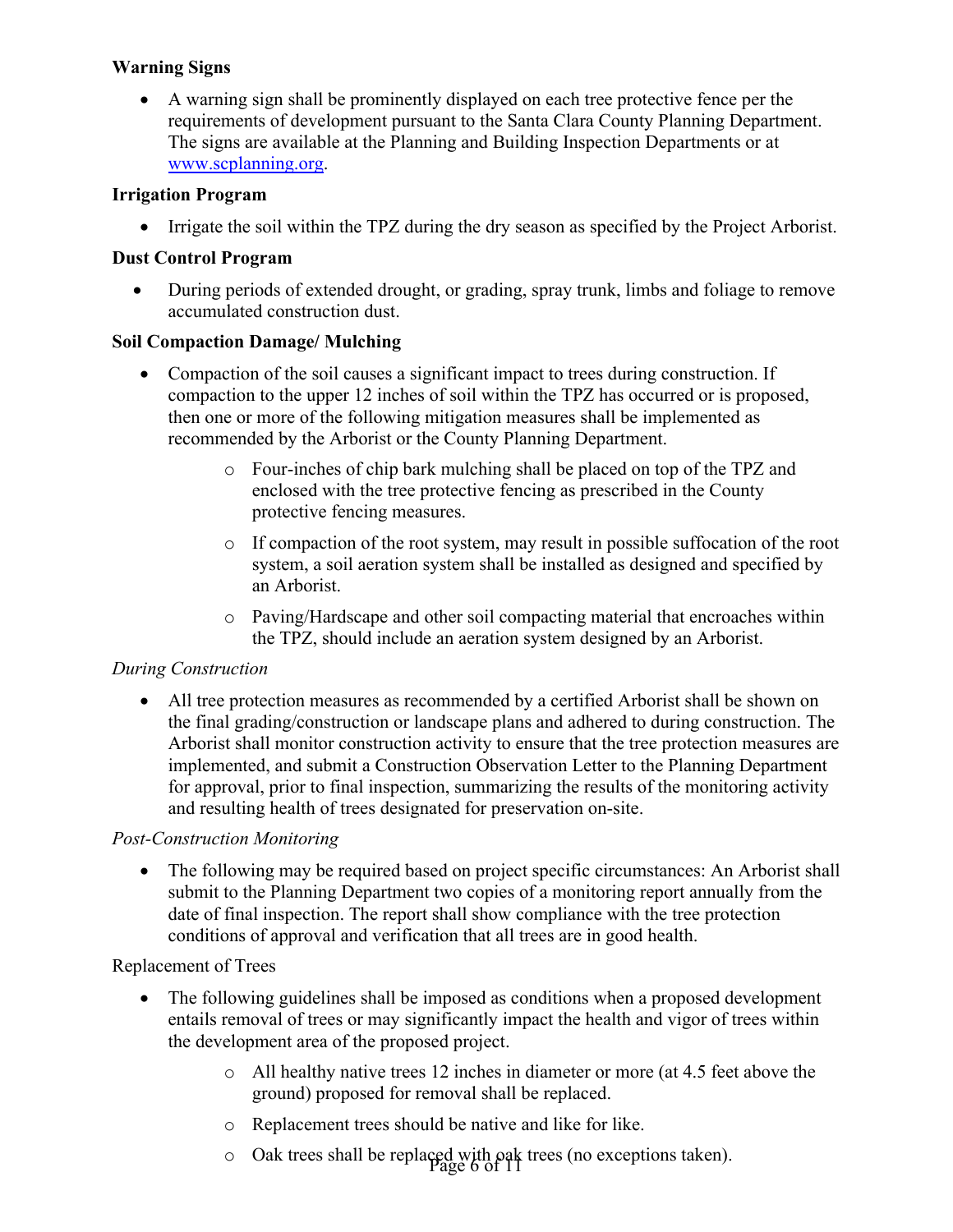o No tree removal shall be permitted until such grading or building permit has been issued by the County as indicated on approved plans. The number of trees cut may not exceed the minimum number necessary to carry out the permitted action. Additional conditions may need to be established for scheduled arborist reports, and stipulations on replanting replacement trees in the case that the original replacement trees die.

#### **CULTURAL RESOURCES**

**Impact CUL-1:** Project construction could encounter graves (human remains) and other archaeological artifacts in the County Infirmary Cemetery associated with the early operation of the County Infirmary.

**Mitigation Measure CUL-1: Archaeological Treatment Plan.** Prior to any ground disturbing activities associated with the proposed project, the County shall prepare an Archaeological Treatment Plan (ATP) by a qualified archaeologist. The ATP shall include, but not be limited to, the following measures:

**Subsurface Exploration.** Prior to any ground disturbing activities associated with the proposed project, the County shall complete the Ground Penetrating Radar (GPR) survey currently underway. If any potential graves or human remains are identified, the excavation and removal of the graves/remains shall be done according to the Archaeological Treatment Plan (ATP) prepared by a qualified archaeologist.

**Construction Document Notification.** The ATP shall specify the requirements for the County to place notification on any construction drawings or plans that relate to ground disturbance that there is potential for exposing unknown, buried cultural resources.

**Notification and Training Regarding Potential Archaeological Resources.** The ATP shall specify procedures for construction worker training by a qualified Archaeologist. Training should be provided to all personnel working on earthmoving activities in the vicinity of the mapped boundaries of the County Infirmary Cemetery to alert them to the possibility of exposing significant archaeological resources and human remains. The briefing shall describe the types of archaeological objects that could be exposed, the need to stop excavation at the discovery, and the procedures to follow regarding discovery protection and notification of the project proponent and archaeologist. A record of the training(s) shall be provided to the County.

**Archaeological Monitor.** The ATP shall specify when full-time archaeological monitor(s) shall be present on site for all ground disturbing and excavation activities taking place within the project area. The archaeological monitor(s) shall have the authority to stop work should archaeological resources be discovered.

Page 7 of 11 **Evaluation of Discoveries.** The ATP shall specify that in the event that archaeological materials are exposed or discovered during subsurface activities, activities within 50 feet of the find shall stop, and a Professional Archaeologist who meets the Secretary of the Interior's standards shall conduct an evaluation of the discovery and make further recommendations. The archaeologist shall review and evaluate any discoveries to determine if they are historical resource(s) under CEQA and/or unique archaeological resources. If the Professional Archaeologist determines that any cultural resources constitute a significant archaeological resource, he/she shall notify the County's construction manager, County project management staff, and the County Planning Department of the evaluation and recommended measures for handling the find. If a discovery is determined to be a significant archaeological resource, and if avoidance of the resource is not possible, the Professional Archaeologist shall prepare and assist in the implementation of a Cultural Resources Management Plan, which must be reviewed and approved of by the County Planning Department, for appropriate treatment of the resource. Potential recommendations could include evaluation, collection, recordation, and analysis of any significant archaeological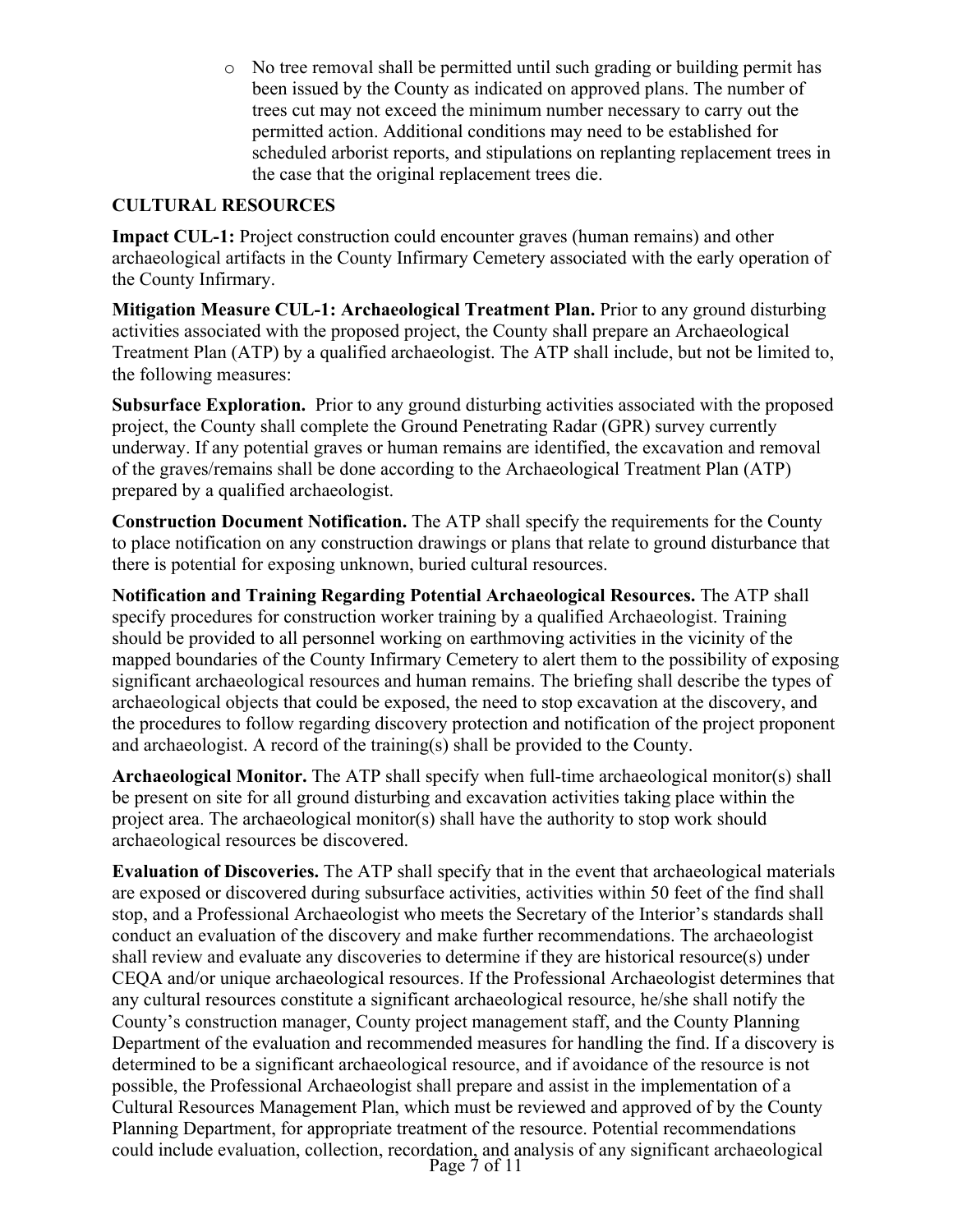materials. Treatment of any significant archaeological resources shall be undertaken in accordance with the Cultural Resources Management Plan and approved by the Professional Archaeologist.

**Discovery and Treatment of Human Remains.** The ATP shall specify that if human remains are discovered during construction, CEQA Guidelines 15064.5(e)(1) and the shall be followed, as described below:

In the event of the accidental discovery of any human remains, the following steps shall be taken:

1) There shall be no further excavation or disturbance of the site or any nearby area reasonably suspected to overlie adjacent human remains until:

- a) As required by County Ordinance No. B6-18, the County Coroner shall be notified immediately; and
- b) If the coroner determines the remains to be Native American:
	- 1. Upon determination by the County Coroner that the remains are Native American, the coroner shall contact the California Native American Heritage Commission within 24 hours, pursuant to subdivision (c) of section 7050.5 of the Health and Safety Code and the County Coordinator of Indian affairs.
	- 2. The Native American Heritage Commission shall identify the person or persons it believes to be the most likely descended from the deceased Native American;
	- 3. The most likely descendent may make recommendations to the County or the person responsible for the excavation work, for means of treating or disposing of, with appropriate dignity, the human remains and any associated grave goods as provided in Public Resources Code Section 5097.98.

2) Where the following conditions occur, the landowner or his authorized representative shall rebury the Native American human remains and associated grave goods with appropriate dignity on the property in a location not subject to further subsurface disturbance.

- 4. The Native American Heritage Commission is unable to identify a most likely descendent or the most likely descendent failed to make a recommendation within 48 hours after being notified by the Commission;
- 5. The descendant identified fails to make a recommendation; or
- 6. The landowner or his authorized representative rejects the recommendation of the descendant, and the mediation by the Native American Heritage Commission fails to provide measures acceptable to the landowner.

In addition, as required by the Santa Clara County Superior Court Order Granting Petition for Permission to Remove and Cremate Remains issued May 18, 2012 (Case No. 112-PR-170569), if human remains are determined to be associated with the County Infirmary Cemetery, the remains shall not be moved until a written determination by the SCVMC Director of Facilities that construction of the facility requires removal of the remains has been acquired by the County and/or its contractor. The ATP shall include treatment for human remains discovered similar to the treatment of remains previously exhumed, using the same or similar methodology, and curation methods.

# **GEOLOGY**

**Impact GEO-1:** Project construction, particularly excavation of the BHSC basement, could unearth paleontological resources, including fossils.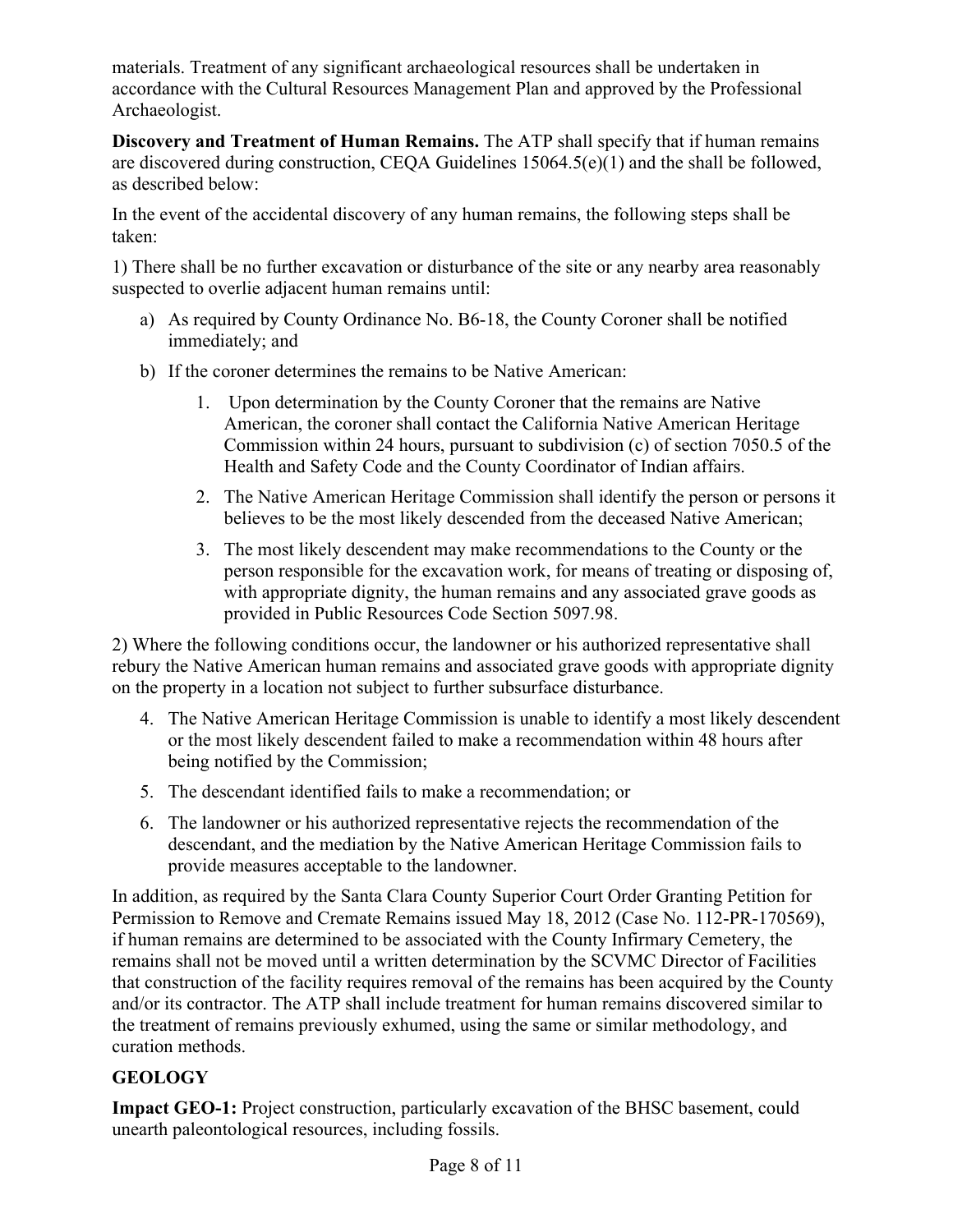**Mitigation Measure GEO-1: Paleontological Resources.** If paleontological resources are discovered during construction, ground-disturbing activities shall halt immediately until a qualified paleontologist can assess the significance of the discovery. Depending on determinations made by the paleontologist, work may either be allowed to continue once the discovery has been recorded, or if recommended by the paleontologist, recovery of the resource may be required, in which ground-disturbing activity within the area of the find would be temporarily halted until the resource has been recovered. If treatment and salvage is required, recommendations shall be consistent with Society of Vertebrate Paleontology guidelines and current professional standards.

The County will ensure that information on the nature, location, and depth of all finds is readily available to the scientific community through university curation or other appropriate means.

## **HAZARDS & HAZARDOUS MATERIALS**

**Impact HAZ-1:** Building demolition carried out by the project could release asbestos containing materials and lead based paint and other hazardous building materials into the environment.

#### **Mitigation Measure HAZ-1: Materials Testing and Develop Demolition Debris Management Plan.**

Materials Testing: Prior to demolition of the existing PS3, the former Sam Della Maggiore School building, and the Don Lowe Pavilion building, the County or its Contractor shall: (1) survey the existing on-site structures for the presence of asbestos containing and lead-based paint materials (to be conducted by an OSHA-certified inspector); and (2) if building elements are identified with asbestos containing materials, prepare a written Asbestos Abatement Plan describing activities and procedures for removal, handling, and disposal of these building elements using EPA- and/or OSHA- approved procedures, work practices, and engineering controls. If lead-based paint is present the paint materials shall be removed and disposed of following lead abatement performance standards included in the U.S. Department of Housing and Urban Development Guidelines for Evaluation and control of Lead-Based Paint program, a lead compliance plan, provisions to protect worker safety and health in compliance with title 8 California Code of Regulations (including Section 1532.1), and provisions for the proper handling and disposal of debris with all applicable Federal, State, and local hazardous waste laws

Demolition Debris Management Plan: The County or its Contractor shall develop and implement a demolition debris management and disposal plan for the non-Resource Conservation and Recovery Act hazardous materials that are to be removed from the project site. The plan must be designed to prevent releases of hazardous materials in quantities that could pose a risk to human health and the environment, as determined using appropriate BAAQMD, RWQCB, Department of Toxic Substance Control (DTSC), and/or other appropriate agency screening thresholds.

The plan must identify the receiving qualified landfill and present proof of waste acceptance. The plan must also specify measures to minimize airborne dust during building deconstruction and soil movement to protect construction workers and neighboring residents from exposure to hazardous material emissions. The plan must address protection of worker exposure to airborne lead paint particulates through use of personal protective gear, clear identification of the location of hazardous materials, and removal by properly trained/certified workers, and proper cover and transport of hazardous materials, etc. Compliance with state and federal requirements and implementation of the debris management and disposal plan would ensure the project has a less than significant impact related to hazardous materials. The implementation of a demolition debris management plan reduces this impact is less than significant.

#### **NOISE**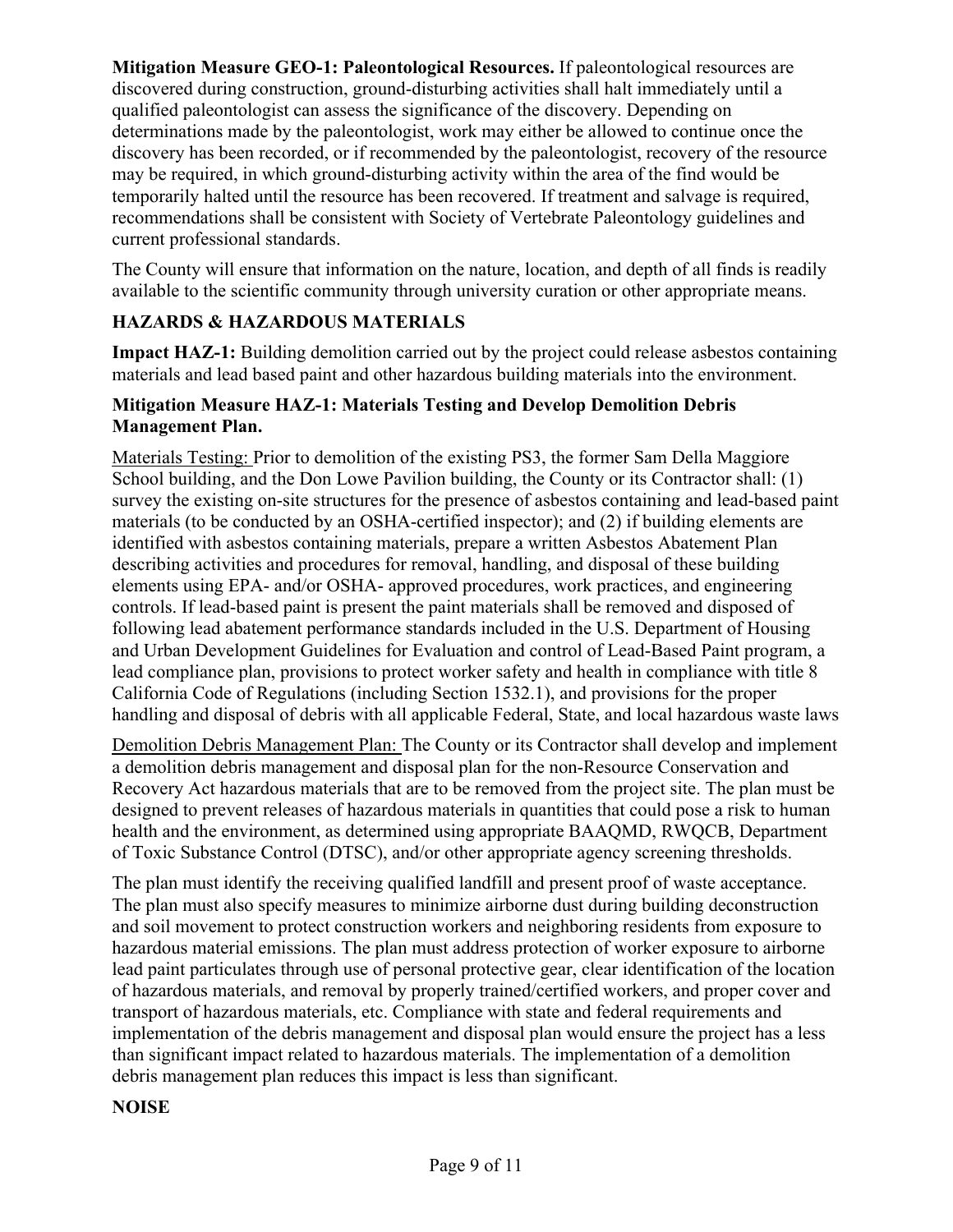**Impact NOI-1:** Double-shift construction work associated with the proposed project would involve construction work during the evening and nighttime hours that could exceed the levels permitted under County Ordinance Code Section B11-154(b)(6)(b).

**Mitigation Measure NOI-1:** To reduce potential noise levels associated with construction activities at the proposed Behavioral Health Center site and staging areas, the County and/or it's designated contractors, contractor's representatives, or other appropriate personnel shall conduct the following activities, and adhere to and implement the following measures:

- *1.1 Prepare a Supplemental Noise Study and Establish Performance Standard for Sound Barriers*. The County shall conduct a supplemental noise study that documents the ambient noise environment (including the evening and nighttime noise environment) at sensitive receptor locations near project construction and staging areas. This study shall measure ambient noise levels over a minimum three-day period that includes at least one weekend night and, if measured ambient noise levels (on an hourly Leq basis) exceed the County's nighttime noise standards specified in County Ordinance Code Section B-11-  $154(b)(6)(b)$ , the study may be used to show it is technically infeasible to meet the County's nighttime noise standards. The supplemental noise study shall set forth the required performance standard and design specifications for the temporary sound barriers, such that construction noise levels associated with the project meet the higher of the ambient noise monitoring results or the standards identified in County Ordinance Code Section B-11-154(b)(6)(b). Based on the difference between estimated construction noise levels and the standards contained in County Ordinance Code Section B-11- 154(b)(6)(b), the performance standard could be as high as 16 dB.
- *1.2 Construct/Install Temporary Noise Barriers:* Prior to any construction activities associated with the project that occur between the 7 PM and 7 AM Monday to Saturday, or at any time on Sundays or holidays, the County shall install physical sound barriers around the perimeter of the Behavioral Health Center site and Moorpark Avenue staging area (if used). The specific performance standard and design specifications for the sound barriers shall be presented in the supplemental noise study prepared pursuant to this mitigation measure. Access to the Behavioral Health Center site (e.g., gates) shall be located at the northwest and northeast corners of the site. A construction noise barrier shall be located on the western side of Ginger Lane, across from the Behavioral Health Center site's access point, to inhibit noise from being transmitted directly to residential receptors on Empey Way. The barrier along Ginger Lane shall extend along the northern side of the Timpany Center staging area. Construction noise barriers shall be maintained throughout any and all construction activities involving double-shift construction work at the Behavioral Health Center site. Depending on the results of the supplemental noise study, the noise barriers may consist of the following:
	- o 1.2a A concrete, wood, or other barrier installed at-grade (or mounted to structures located at-grade, such as K-Rail) along the project property line. Such a wall/barrier shall contain no gaps in the structure through which noise may pass.
	- o 1.2b Commercially available acoustic panels or other products such as acoustic barrier blankets installed along the project property line, building envelope or, if feasible and necessary, at or near sensitive residential receptor areas.
	- o 1.2c Any combination of noise barriers and commercial products capable of achieving the performance standard established pursuant to Mitigation Measure NOI-1, part 1.1, to achieve the required reductions in construction noise levels at sensitive receptor locations.